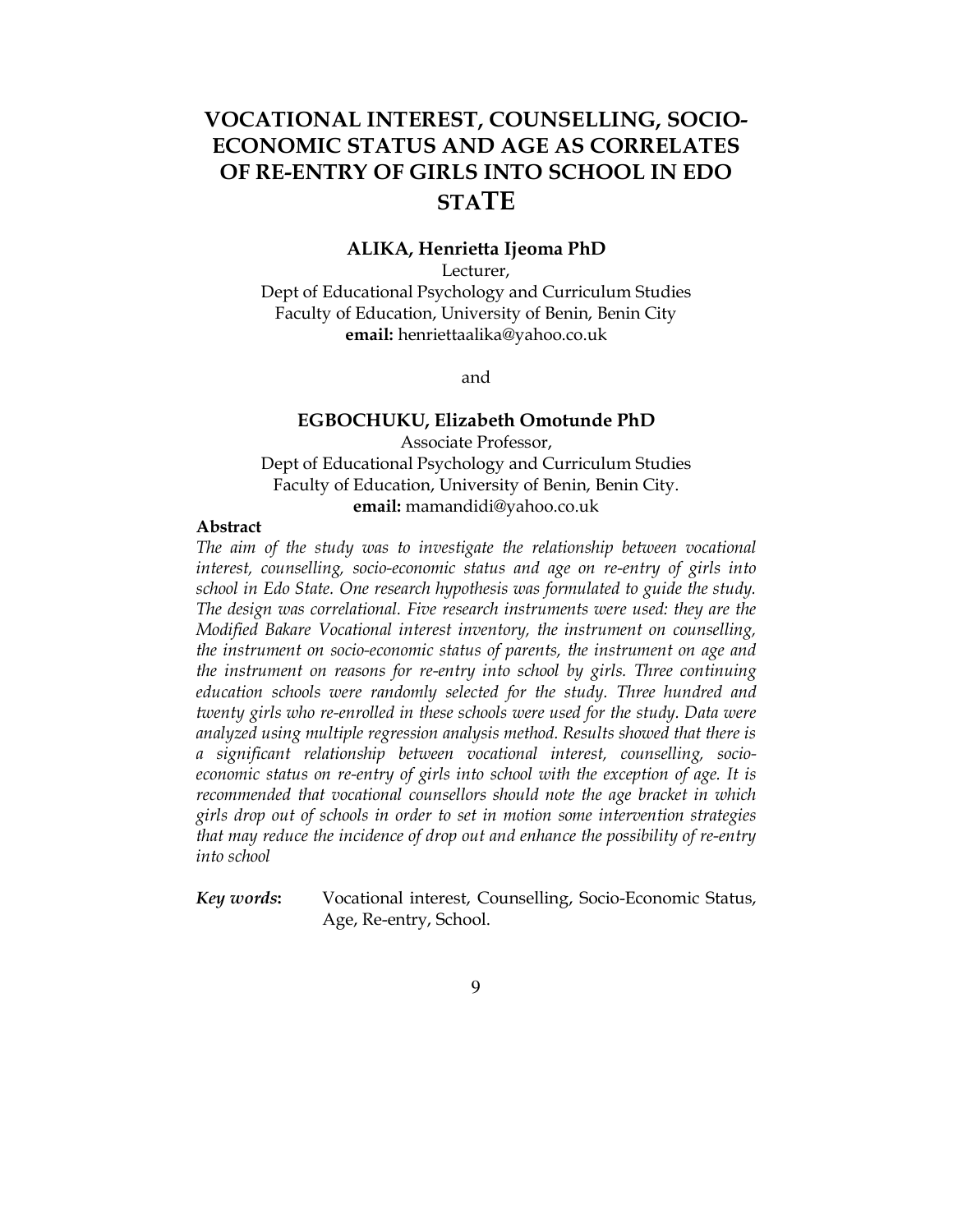#### Introduction

The National policy on Education has regarded education in Nigeria as an instrument 'per excellence' for effecting national development and it has witnessed the participation by non-governmental organizations, individuals and communities as well as government interventions as exemplified in the introduction of the Universal Basic Education Programme (UBE) aimed at creating equal educational opportunities for all. Despite these lofty plans and objectives some Nigerian girls are still disadvantage in access to education. As a result, all do not register for school, and those who register do not attend school regularly and eventually drop out or learn very little (UNICEF 2004). When they drop out of school, some find it very difficult to re-enter school as a result of some factors subsumed in socio-economic, historical and cultural factors. (Osakwe, Osagie, Madunaga and Usman (1995). With counselling, conducive atmosphere, persuasion and encouragement girls may be persuaded to re-enrol in school and complete their careers. If this is achieved it will go a long way in reducing illiteracy, depression, social mal-adjustment and frustration among girls. Moreover, counselling is capable of redirecting girls towards finding fulfilment in life by going back to school, completing their schooling, thus acquiring basic education that will empower them in the world of work and consequently contribute towards national development. Moreover, the concept of age is attracting more attention from educational psychologists. The girl child is expected to show some level of readiness, and interest in pursuing a vocation with increasing age. Super (1957) reported that reality factors play an increasingly important role in occupational choice with increasing age from early adolescence to adulthood.

#### The Problem

A lot of interest has been shown by most African nations in the plight of girls who drop out of school, with Kenya as a case study, where efforts have been made to establish special schools for girls who dropped out of school (Nyambura, 2000). The Federal Government of Nigeria has shown interest also in the plight of children who drop out of school in her Universal Basic Education Programme (1999), which has "catering for the learning needs of the young persons who may have interrupted their education as a result of one reason or the other" as one of her objectives. In fact, people who acknowledge the importance of education have become aware of the implications of education for the Nigerian citizens as elsewhere in the dynamic world. It is this awareness and a desire to find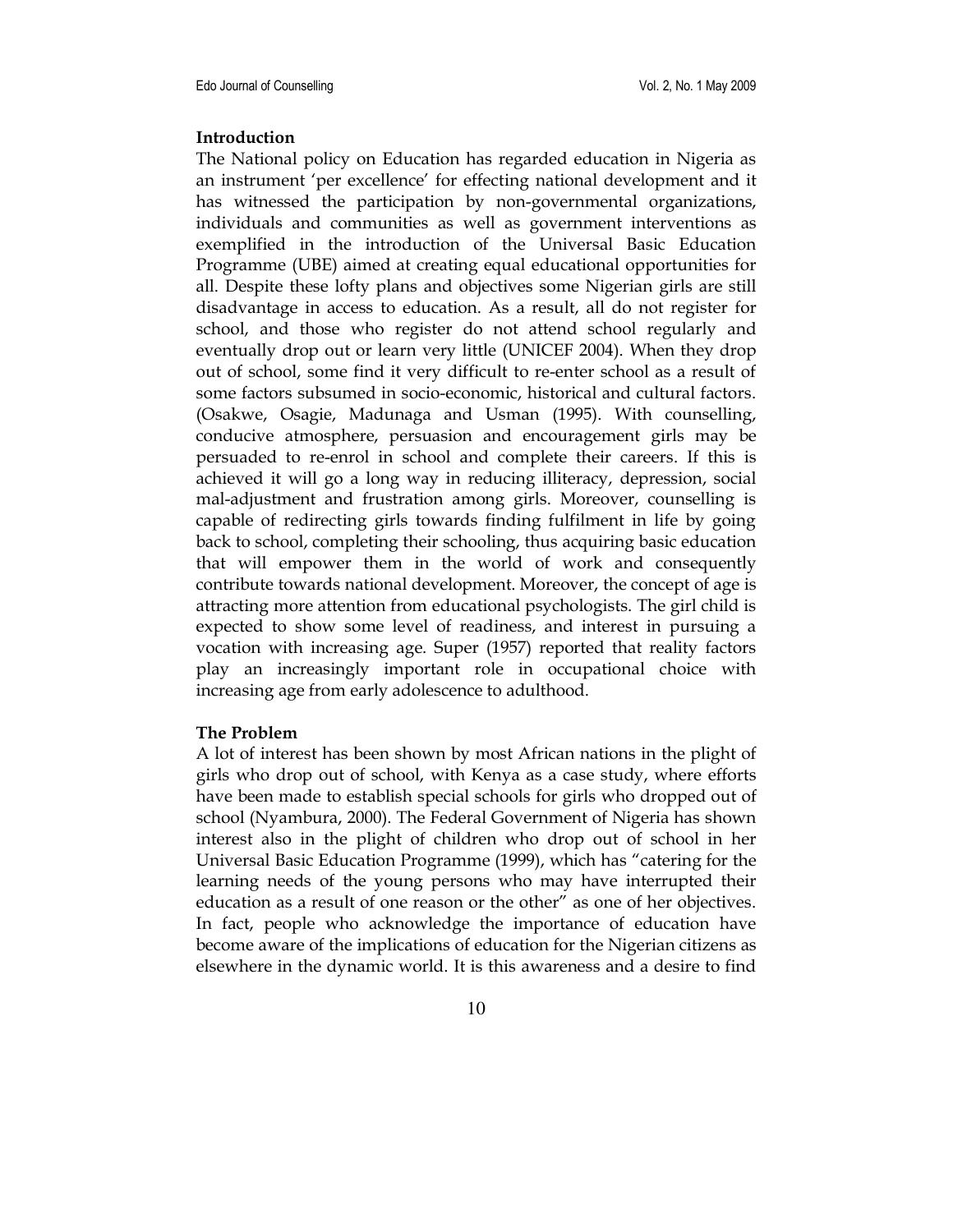out the relationship between vocational interest, counselling, socioeconomic status and age on re-entry of girls into school that has motivated this study. According to a UNICEF (2004) report some 121 million children are out of school for various reasons including poverty and 65 million of them are girls. With the rights of 65 million girls unmet, human resources is wasted and urgent steps need to be taken to ensure that they go back to school, complete their schooling and contribute towards national development. Consequently, this study will attempt to find out the relationship between vocational interest, counselling, socioeconomic status and age on re-entry of girls into school in Edo Sate.

### Hypothesis

There is no significant relationship between vocational interest, counselling, socio-economic status and age on re-entry of girls into school in Edo State.

# Method of Study

The study was correlational. It investigated the extent of relationship between the independent variables and the dependent variable. The survey method was adopted for this study. The population of the study comprises all girls who dropped out of school and re-enrolled. Five research instruments were used: they are the modified Bakare vocational interest inventory, the instrument on counselling, the instrument on socio-economic status of parents, the instrument on age and the instrument on reasons for re-entry into school by girls. Three institutes of continuing education were randomly selected for the study, from the five institutes in the state. Three hundred and twenty girls who enrolled in these schools made up the sample size. The average age of females were (mean  $= 21$  years and a standard deviation of S.D.  $= 4.73$ ).

# Results

Data were analysed using multiple regression analysis. The alpha level of significance was set at 0.05.

Table 1 reveals that the multiple R for this model was .607. The joint impact of the independent variables accounted for 35% (i.e. R (adj. .359) variable in re-entry of girls into school. The beta weight for vocational interest was .187, counselling .178, socio-economic status -9.951 while age was -.165. In order to show the significance of the predictive power of each independent variable, their regression coefficients were computed using the student t-statistics. These variables were tested at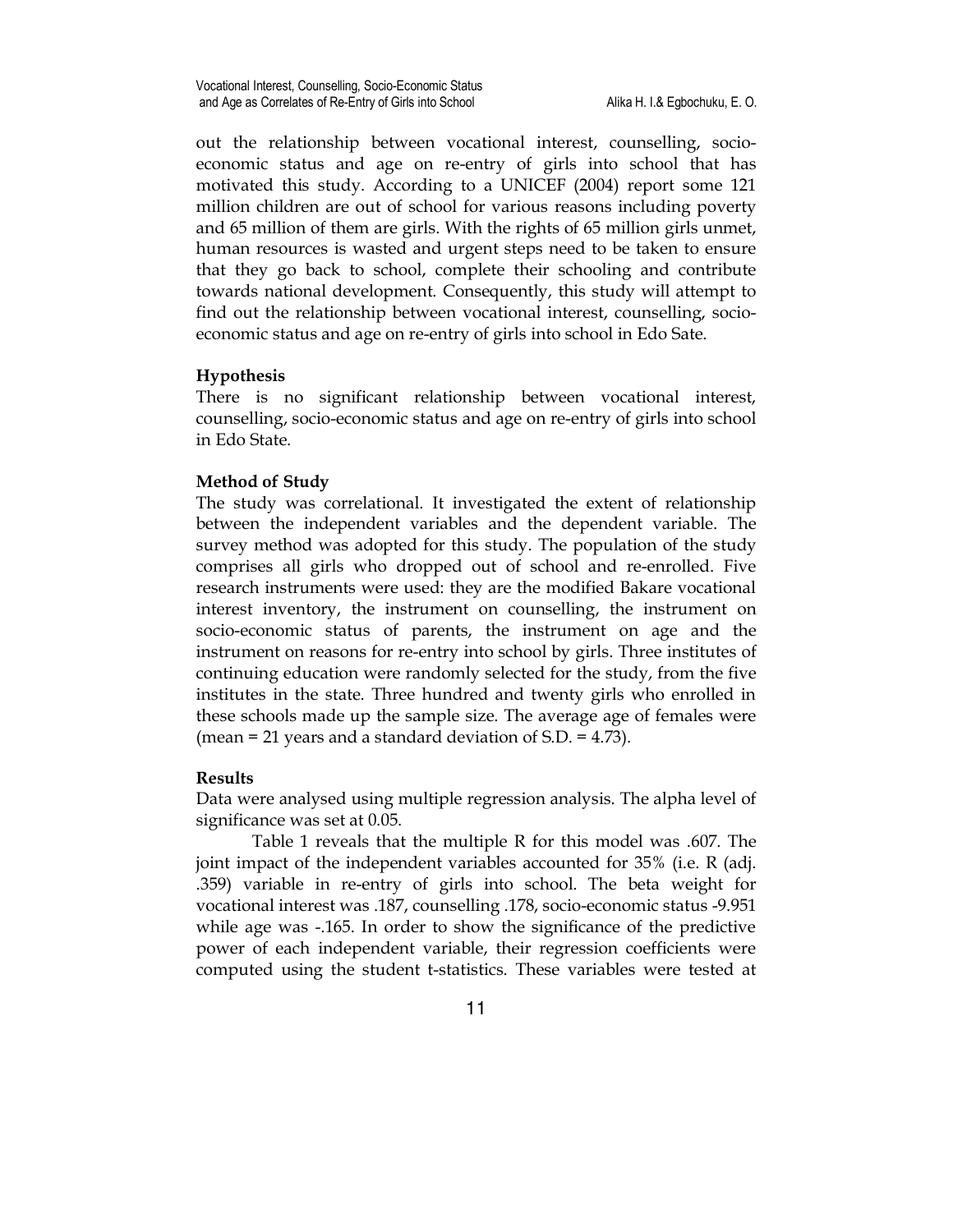0.05 level of confidence. The t values are as follows: vocational interest 5.617, counselling 3.095, socio-economic status -7.874, Age -.289. This shows that the independent variables had significant relationship with reentry of girls into school except that of age, though socio-economic status was negatively significant. It should be noted that vocational interest, counselling and socio-economic status are good predictors of re-entry of girls into school with an F value = 39.136. The regression model for this function is re-entry of girls 21.522 + Vocational interest + 0.187 + counselling 0.178, + socio-economic status -9.951 and Age -.165. Socioeconomic status was the highest contributor to the variation, followed by vocational interest, and counselling.

Table 1: Regression analysis of vocational interest, counselling, socioeconomic status and age on re-entry of girls into school in Edo  $C_{\text{total}}$ 

| olale.                     |           |           |             |          |            |
|----------------------------|-----------|-----------|-------------|----------|------------|
| Multiple R .607            |           |           |             |          |            |
| R Square .369              |           |           |             |          |            |
| Adjusted r square .359     |           |           |             |          |            |
| Standard Error 9.1966      |           |           |             |          |            |
|                            | SS        | df        | ms          | F        | Sig        |
| Regression                 | 13240.090 | 4         | 3310.023    | 39.136   | .000       |
| Residual                   | 22666.752 | 268       | 84.577      |          |            |
| Total                      | 35906.842 | 272       |             |          |            |
| <b>Parameter estimates</b> |           |           |             |          |            |
|                            | ß         | Std error | <b>Beta</b> |          | <b>Sig</b> |
| Vocational interest        | .187      | .033      | .300        | 5.617    | .000       |
| Counselling                | .178      | .058      | .159        | 3.095    | .002       |
| Socio-economic status      | $-9.951$  | 1.264     | $-.415$     | $-7.874$ | .000       |
| Age                        | $-0.165$  | .571      | $-.015$     | $-.289$  | .773       |
| Constant                   | 21.522    | 4.894     |             |          | .000       |
| $\sim$ $\sim$ $\sim$       |           |           |             |          |            |

Sig. at p<0.05

The hypothesis which states that there is no significant relationship between vocational interest, counselling, socio-economic status and age on re-entry of girls into school is therefore rejected. It is concluded that there is a significant relationship between vocational interest, counselling and socio-economic status with the exception of age on re-entry of girls into school in Edo State.

### Discussion of Results

Results showed that there is a significant relationship between vocational interest, counselling, and socio-economic status on re-entry of girls into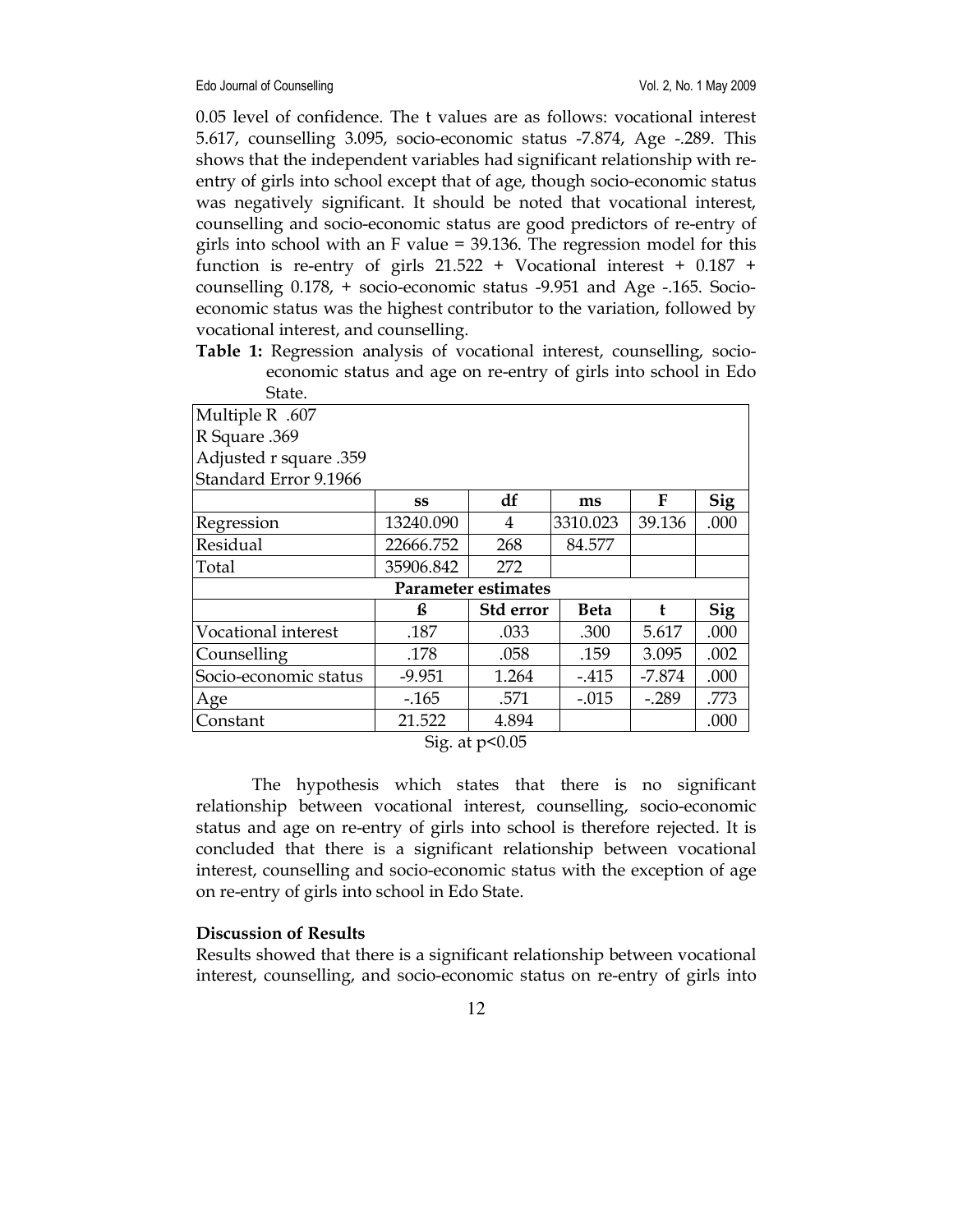school with the exception of age. This could be as a result of the significant role that vocational interest, counselling and socio-economic status play in determining re-entry into school. Age may not really be significant because the three main variables determine whether or not to re-enrol in school irrespective of age. This finding is in agreement with that of Wu–Tien (2000), who reported that a considerable proportion of students chose professional and management vocations and students with higher level of vocational aspiration or interest proceed to prepare themselves for a higher level career. Goldsmith and Archabault (1997) in a study that took into account the effect of student characteristics, initial goals, academic and social integration found that for the women who were still in school, their grade point average and financial status are significantly related to their continued stay in school. Egbochuku and Alika, (2008) reported that there is a significant relationship between socio-economic status and vocational interest on re-entry of girls into school.

The result of the study showed a significant relationship between counselling and re-entry of girls into school. Egbochuku (2000) observed that behaviour is a result of socialization therefore, to effect a change in behaviour, the process of re-learning the social setting (group) requires the assistance of the counsellor. She advocated that one of the skills a counsellor can use to bring about a change is cognitive restructuring. Alika and Egbochuku (2007) reported significant relationship between counselling and re-entry of girls into school. In another study, Alika and Egbochuku (2008) found that there is a significant relationship between counselling, vocational interest and socio-economic status on re-entry of girls into school. Boyd (1997) reported a similar finding using students who were academically dismissed at the end of 1994 spring semester. The treatment group comprised of 133 participants, 98 of whom were subsequently approved for reinstatement, thus buttressing the efficacy of counselling. Uba (1983) asserts that whoever enters a particular occupation is usually influenced by the socio-economic class of parents. Shertzer and Stone (1976) reported that socio-economic status of the family influences the vocational preference of youths. Alika (2008), in a study conducted amongst 320 girls who re-entered school in Edo state, found that counselling, vocational interest and socio-economic status significantly determine re-entry of girls into school.

When the age variable was added to vocational interest, counselling and socio-economic status, in order to determine their collective impact on re-entry of girls into school, it was found that age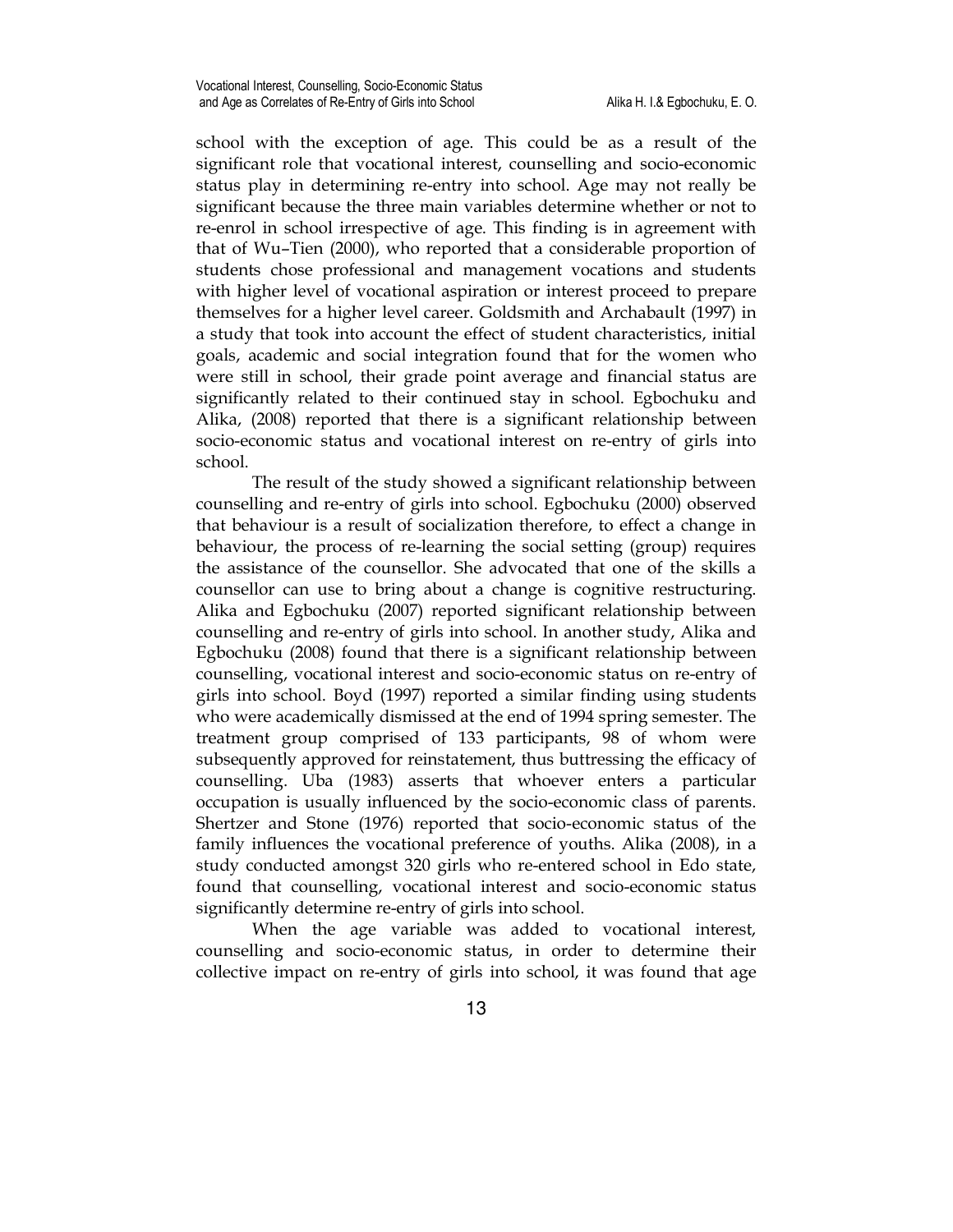Edo Journal of Counselling The Counselling Counsel and The Vol. 2, No. 1 May 2009

had no impact when it was considered along side the other independent variables. This could be as a result of girls deciding to re-enter school at a convenient time irrespective of age. This finding may be as a result of the crucial role that vocational interest, counselling and socio-economic status play in determining re-entry into school irrespective of the age of the individual. One has to be economically empowered, vocationally motivated and counselled in order to decide whether to go back to school or not. It could also be as a result of the emphasis attached to paper qualification or certification in Nigeria.

#### Implication for Counselling

There should be public enlightenment programmes on Radio, Television and the Print media on the multiplier effect and intergenerational benefits derivable in girl child education. Indigent students should be identified by counsellors and non-governmental agencies so as to provide them with some scholarships and financial assistance. Vocational counsellors should organize career days and career games in schools so as to acquaint girls who re-enter school with basic information on the various vocations. Group counselling and cognitive restructuring should be adopted by counsellors in order to bring about a change in the behaviour of girls who re-enter school.

The age bracket in which girls drop out of school and re-enter school should be noted by the school counsellors so as to provide some intervention strategies that could prevent drop out, enhance continued stay in school and completion of their careers. This invariably would ensure optimal development of their potentials.

#### Conclusion and Recommendations

This study investigated the relationship between Vocational Interest, Counselling, Socio-economic Status and age on Re-entry of girls into school in Edo State. The conclusion drawn from the study is that vocational interest, counselling and socio-economic status, significantly determine re-entry of girls into schools, with the exception of age which had no impact. In other words, an indication of interest in a vocation, the provision of counselling services and enhancement of parents' socioeconomic status greatly determine re-entry into school by girls.

It is recommended therefore, that vocational counselling should be provided in schools, counselling services should be provided for girls who re-enrolled in schools and for girls who are at risk of dropping out of school with a view to ensuring that they get well adjusted in the school systems. Government and non-governmental agencies should provide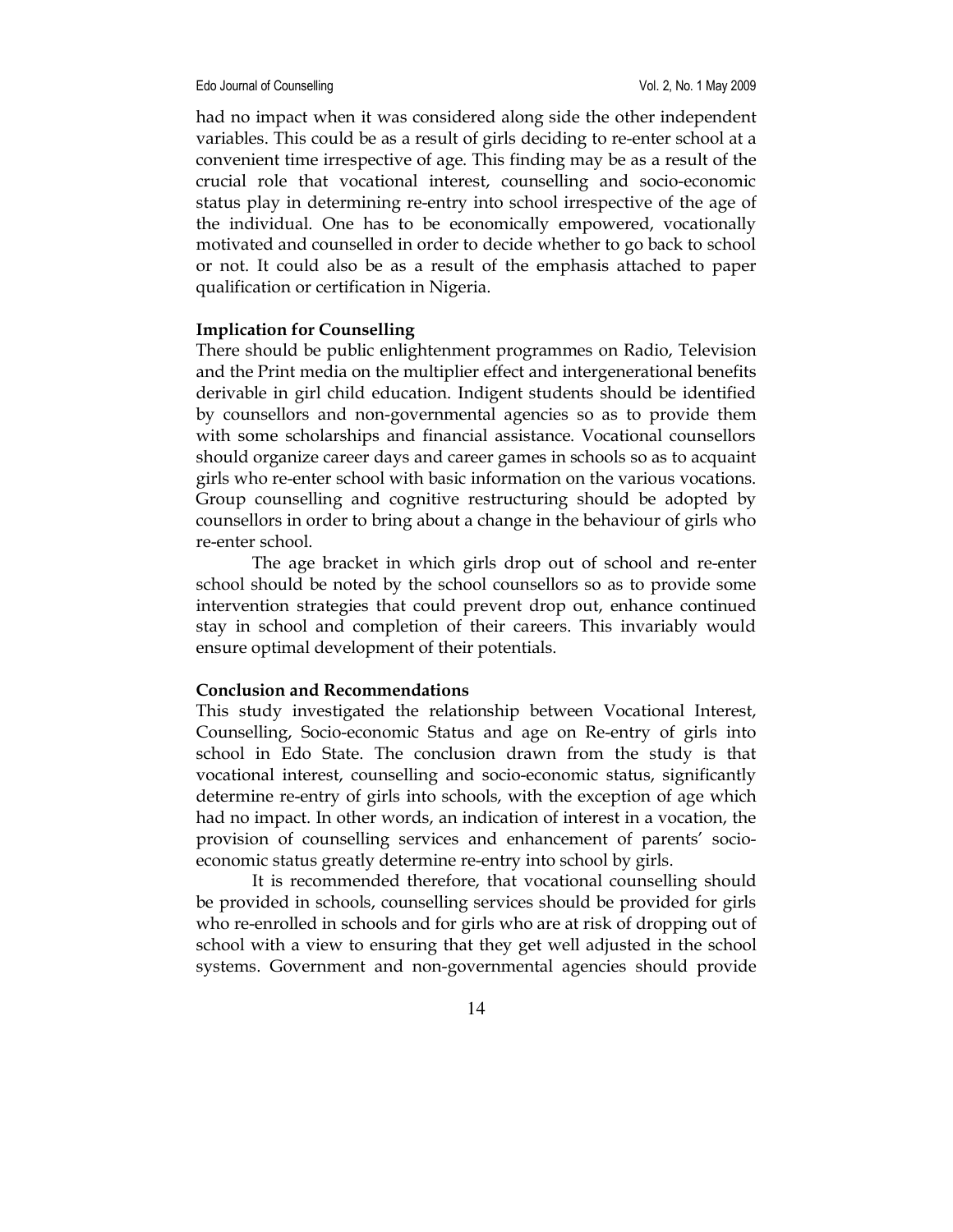projects that generate income so as to enhance the socio-economic status of the citizens. The age bracket in which girls drop out and re-enter school should be taken note of, so as to provide some intervention strategies that would ensure that the girl child optimally develops her potentials.

# References

- Alika, H. I. & Egbochuku, E. O. (2007). Counselling as a correlate of Reentry of girls into school in Edo State. Studies in Education. A Journal of the Faculty of Education, Ambrose Alli University, Ekpoma, Nigeria,. 9, (1 & 2). 107 – 112.
- Alika, H. I. (2008). Counselling, Vocational Interest and Socio-economic Status as correlates of Re-entry of Girls into School in Edo State. Edo Journal of Counselling,. 1(1) 102-112.
- Bakare, G.C.M (1977). Vocational Interest inventory, Ibadan Psycho-Educational Research Publication.
- Boyd, V. (1997). A Summer retention programme for students who were academically dismissed and applied for reinstatement. Research Report, No. 13-96. Counselling Centre, Margland University College, Park.
- Egbochuku, E. O. (2000). Counsellors as facilitators for the successful implementation of the Universal Basic Education Scheme in Nigeria, in J. A. Aghenta and D. Awanbor, (eds.). The Nigerian Academy of Education Proceedings of the 15<sup>th</sup> Annual Congress of the Nigerian Academy of Education. Ambik Press Limited, Benin City. 359-370.
- Egbochuku, E. O. & Alika, H. I. (2008). Socio-Economic Status and Vocational Interest as correlates of re-entry of girls into schools in Edo State. Benin Journal of Gender Studies, 1(1) 102-112.
- Goldsmith, D. J. & Archabault, F.X. (1997). Persistence of Adult Women in a Community College Re-entry Programme. Eric Document Reproduction Service. No. ed. 409-958.
- Nyabura, K. O. (2000). Curbing drop out. Re-entry Programme for teenage mothers. The case of Kenya. A paper presented at the Regional Ministerial Consultation on closing the gender gap in Education.
- Osakwe, G. Madunagu, B. I. Usman, H. & Osagie, J. (1995). Research findings into the reproductive rights of women in Nigeria. International Rights Research Action Group.